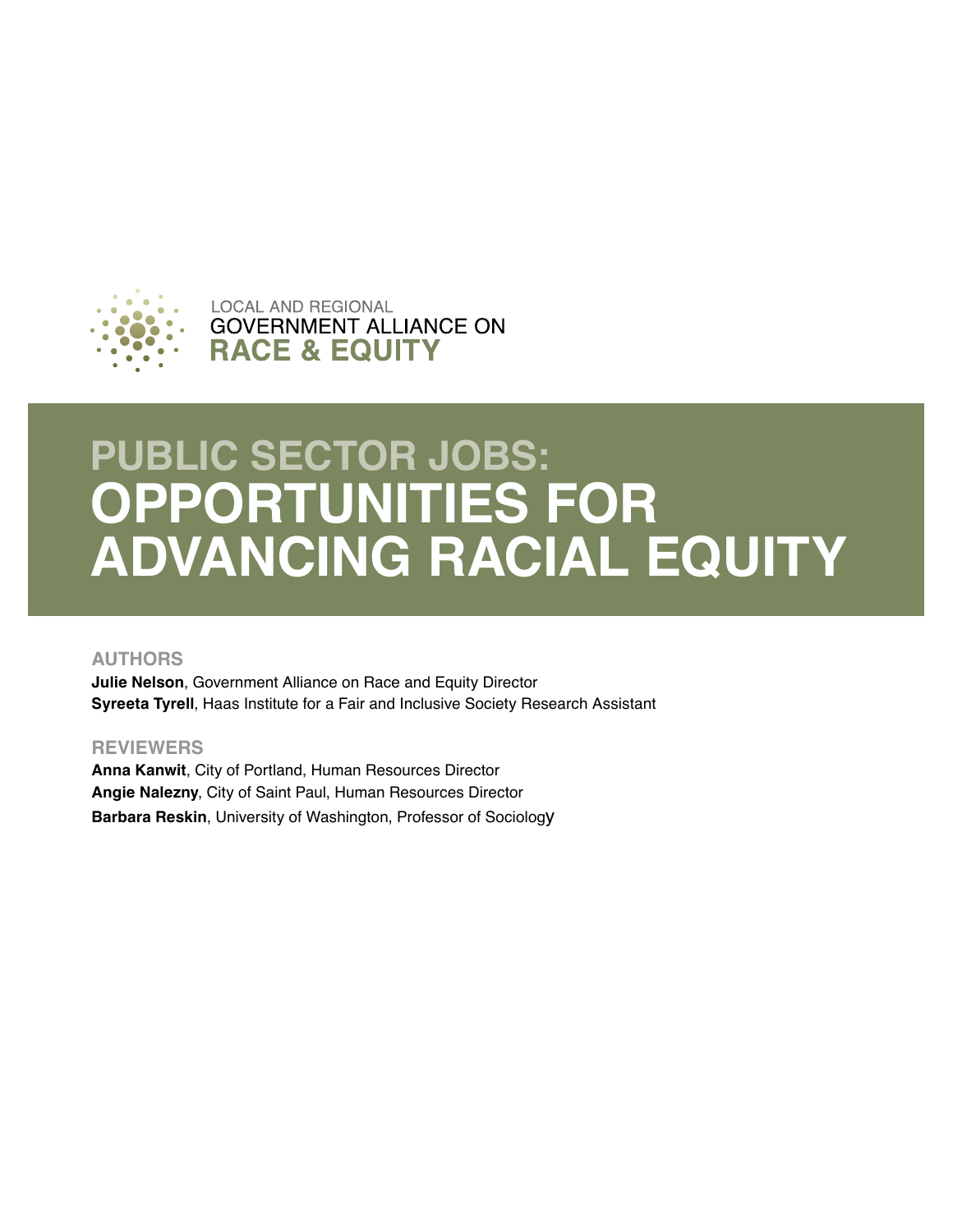# INTRODUCTION

Fears of organizing within the Civil Rights Movement led to the eventual passage of the Civil Rights Act of 1964, with Title VII containing prohibitions of discrimination in the workplace on the basis of race and other pro with Title VII containing prohibitions of discrimination in the workplace on the basis of race and other protected classes. This accomplishment provided tools for the enforcement of illegal discrimination laws and has reduced many explicitly discriminatory behaviors over the past half a century. However, racial inequities continue to persist across all indicators for success in the United Sates. For local and regional government focused on achieving racial equity in our communities, "walking the talk" within one's own institution and workforce is an important place to focus.

**OUR GOAL:** the workforce in local and regional government reflects the diversity of the communities we serve. This diversity should exist across the breadth (functions) and depth (hierarchy) of government.

This issue brief from the Government Alliance on Race and Equity provides a common approach to furthering the field of practice of workforce equity within government.

This brief begins by providing an overview of the status of workforce equity within the public sector and barriers to workforce equity. We then offer policy and practice strategies that are designed to advance greater workplace equity within the public sector. These strategies include:

- **1. Analyze data** Conduct rigorous data analysis to obtain a better understanding of data so that strategies can be developed to target specific challenges. Supplement the quantitative data analysis with qualitative analysis to fully understand any work place culture challenges.
- **2. Support, engage and organize others** Engage hiring managers and others who develop job descriptions, set minimum qualifications, review resumes, conduct interviews and make hiring decisions in developing and implementing strategies for equity. Workforce equity is not just a conceptual value, but is also a concrete goal that will only be achieved when operationalized via concrete strategies. Participation in workshops and creating infrastructure, such as a workforce equity team, can provide support for skill development and effective implementation of institutional changes to advance racial equity.
- **3. Use racial equity tools** Use a Racial Equity Tool to analyze personnel policies and practices for implicit bias and institutional racism. Based on the analysis, take proactive steps to eliminate implicit bias and institutional racism.
- **4. Create a workplace culture where racial equity is a value and is operationalized** Creating a culture where racial equity and inclusion are valued, operationalized and rewarded will influence the overall success of racial equity within an organization.
- **5. Initiate and implement pipe-line development programs** Support longer-term pipe-line development programs to advance entry and promotion into higher paying job classifications, including upward mobility programs and collaborating with local high schools and higher education institutions to develop career pathways.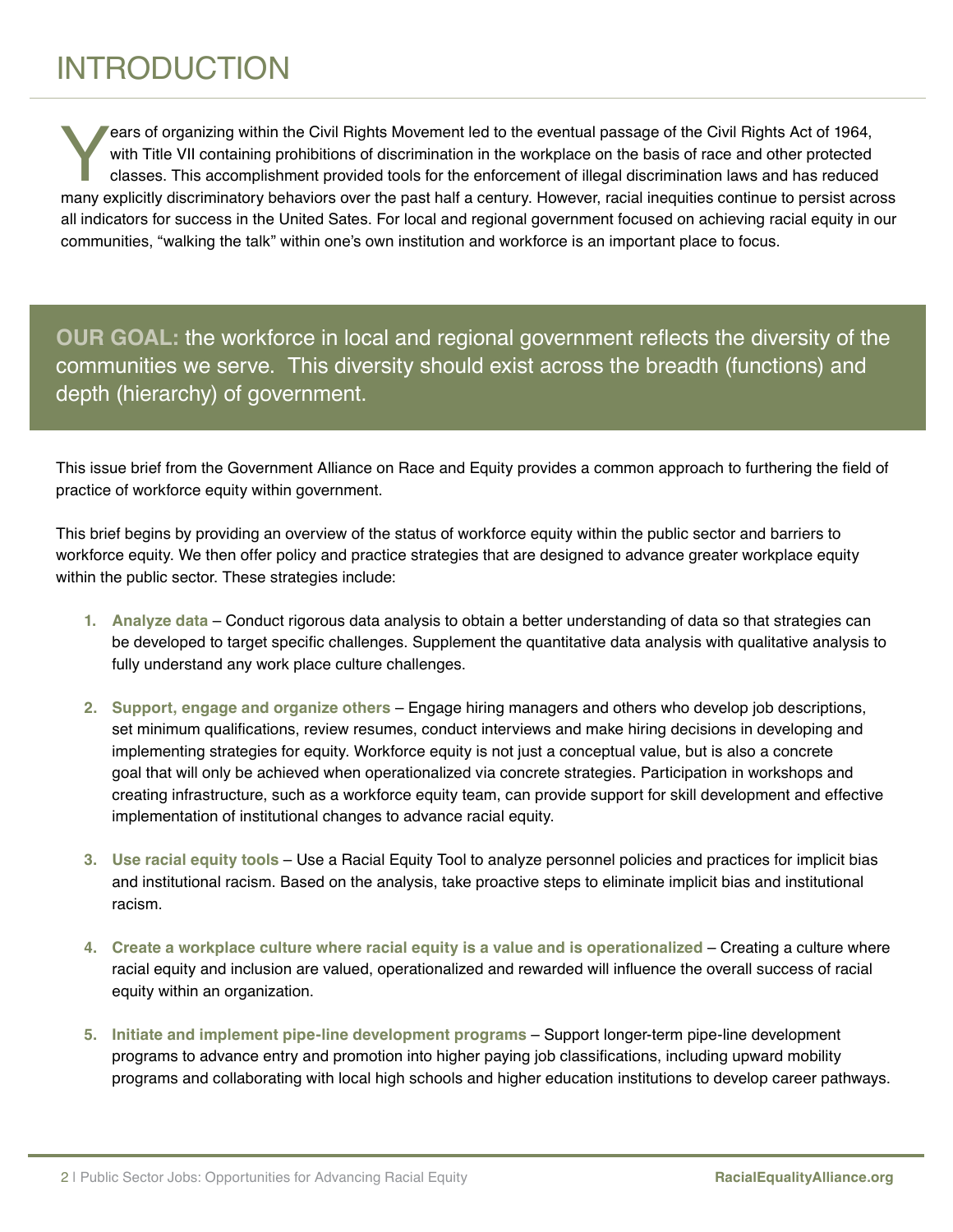**6. Set goals, track progress and focus on accountability** – Set clear goals for improving workforce equity and track progress over time so that strategies can be modified, as needed, to effectively achieve meaningful results.

We offer a brief conclusion that highlights the importance of cities and counties from across the country making a commitment to achieving racial equity, focusing on the power and influence of their own institutions, and working in partnership across sectors and with the community. Government's proactive work on racial equity has the potential to leverage significant change, setting the stage for the achievement of racial equity in our communities and the transformation of government. How we advance racial equity within our own workplaces reflects our readiness to work with others to eliminate racial inequities and improve the success of all groups across all indicators for success.

Please note: one only has to look at the evolution of racial categorizations and titles over time to understand that race is a social construct. In this issue paper, we include some data from reports that focused on whites and African Americans, but otherwise, provide data for all racial groups analyzed in the research. For consistency, we use the categories African Americans and Latinos, although in some of the original research, these groups were referred to as Blacks and Hispanics.

### OVERVIEW OF WORKFORCE EQUITY IN THE PUBLIC SECTOR

s a result of the Civil Rights movement fifty years ago, the federal government prohibited discrimination in<br>employment on the basis of race and other protected classes. Executive orders and key pieces of legislation such<br> employment on the basis of race and other protected classes. Executive orders and key pieces of legislation such as Federal Executive Order 11246' and Title VII of the Civil Rights Act of 1964 have undergirded government's equity, considerable challenges remain.

Unlike in the private sector, where managers have greater latitude afforded by the employment-at-will doctrine to differentially pay and terminate workers, public sector hiring and promotion processes operate with civil service and/or union protections. Civil service and union protections mean that workers in the same job classifications are paid at the same rate. Only a small portion of classifications are exempt from civil service rules.

Anti-discrimination laws and civil service protections have contributed to helping many communities of color in becoming employed at a higher rate in the public sector than in the private sector. In 2011, African-Americans accounted for 12.8% of state and local public sector jobs, compared to 10.3% of private sector jobs, and 10.9% of jobs overall. For African Americans and Latinos in public-sector jobs, there is a lower wage gap at some education levels and a wage premium at others as compared to private sector jobs<sup>2</sup>.

A 2011 study by Stephen Pitts at the UC Berkeley Labor Center found<sup>3</sup>:

• The public sector is the single most important source of employment for African Americans. During 2008-2010, 21.2% of all African American workers were public employees, compared with 16.3% of non-black workers. Both

2 Id. p.10.

<sup>1</sup> Cooper, D., Gable, M., and Austin, A. (May 2, 2012). The Public Sector Job Crisis. Economic Policy Institute. Available at http://www.epi.org/publication/bp339 public-sector-jobs-crisis/.

<sup>3</sup> Pitts, S. (April 4, 2011). Black Workers and the Public Sector. *UC Berkeley Labor Center*, http://laborcenter.berkeley.edu/black-workers-and-the-public-sector/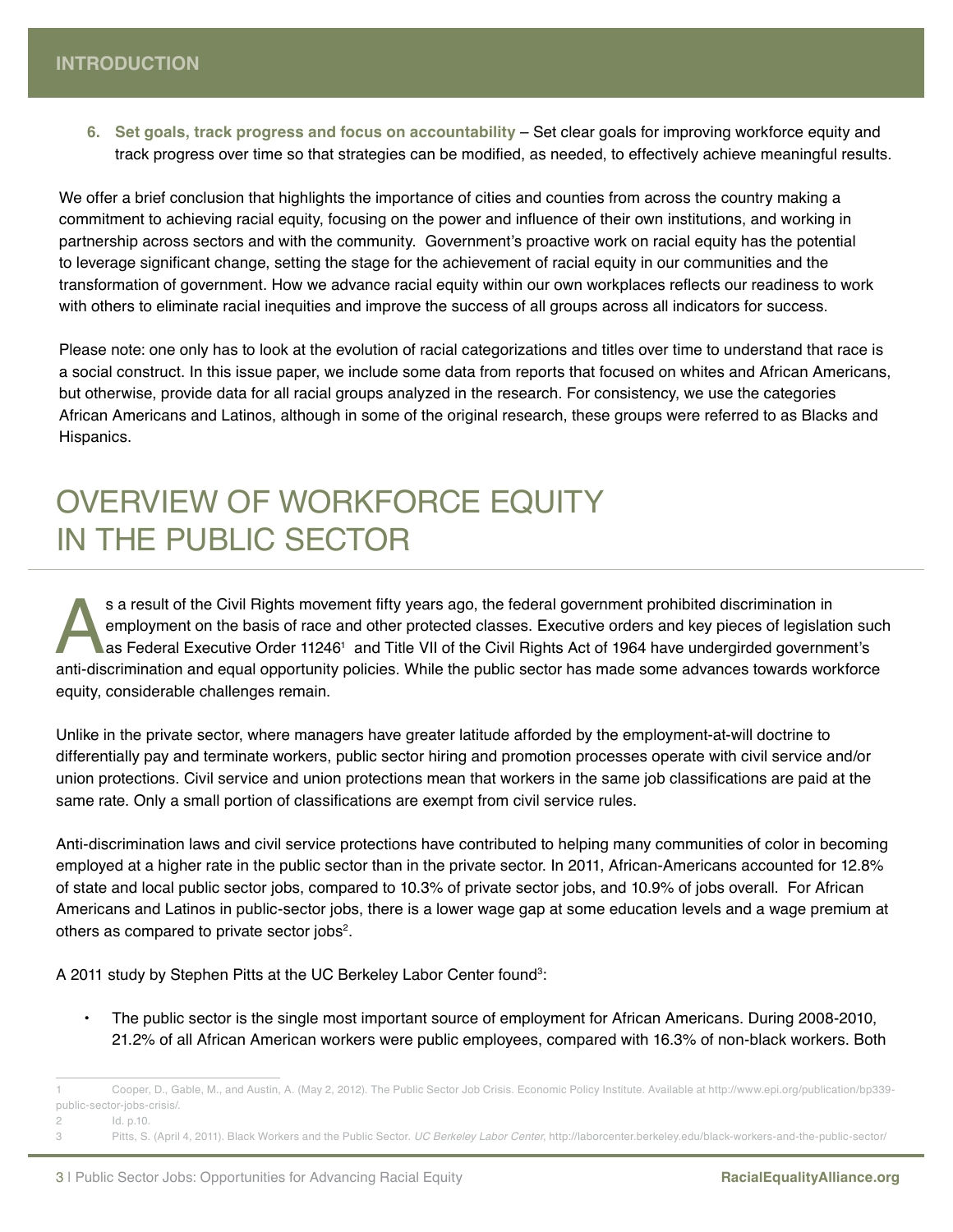before and after the onset of the Great Recession, African Americans were 30% more likely than other workers to be employed in the public sector.

• The public sector is also a critical source of decent-paying jobs for African Americans. For both men and women, the median wage earned by African American employees is significantly higher in the public sector than in other sectors. The wage differential between African American and white workers was lower in the public sector than in the overall economy.

As noted by Todd Gardner in an Urban Institute study, one route to upward social mobility has historically been employment in local government<sup>ı</sup>. Gardner's study found even lower wage government jobs have provided decent wages with good benefits. The study divided local government employees into high- and low-wage occupations and into four racial groups: white, African American, Latino and other and compared data from 1960 to 2008. He found:

- High-wage jobs in local government have consistently been disproportionately white over the past 50 years. Where the general population in the 100 largest metro areas was 84.9 percent white in 1960, 92.7 percent of people working in high-wage occupations were white. While the general population of the 100 largest metro areas was only 57.8 percent white in 2008, high-wage local government employment remained at over two-thirds (69.7 percent) white.
- African Americans were underrepresented in high-wage local government employment and overrepresented in low-wage jobs through 1980, but have since become proportionally represented in high-wage jobs on a national level.
- Latinos and other races continue to be underrepresented in high-wage government jobs. In 2008, Latinos made up 19.4 percent of the population of the 100 largest metro areas but only 10.6 percent of high-wage local government employees. Latinos were also underrepresented in low-wage local government employment before 1980, but in recent years have become proportionally represented. "Other races" make up 9.0 percent of the general population but only 6.1 percent of local government employees.

These data indicate that local workforces have grown more diverse over time, though representation across different racial and ethnic groups and geographic areas remains inequitable.

Many studies on employment inequality focus solely on the gap between white employment and African American employment. Further studies exploring employment gaps for other communities of color are needed. By looking at the differences between communities of color, as well as disparities within a particular racial group, we may better comprehend the challenges faced among and within groups.

A challenge also exists in the way employment data is collected and reported. Employment data often lumps people with very different social obstacles and employment outlooks into a larger group. For example, there is a wide range of diversity amongst broad racial categories, even though their socioeconomic experiences [and levels of employment] vary widely<sup>2</sup>. For example, conditions of high unemployment faced by Vietnamese communities, among others, are often hidden by the high employment and incomes of other, larger Asian American subpopulations (e.g., Indians and Japanese)<sup>3</sup>.

<sup>1</sup> Gardner, Todd. (2012). The Racial and Ethnic Composition of Local Government Employees in Large Metro Areas, 1960-2010. Urban Institute, available at http://metrotrends.org/commentary/race-and-local-government.cfm.

<sup>2</sup> Ahmad, F.Z., and Weller, C.E. (Mar. 3, 2014). Reading between the data. *Center for American Progress*. Available at https://www.americanprogress.org/issues/ race/report/2014/03/03/85055/reading-between-the-data/

<sup>3</sup> Id.; see United States Dep't of Labor, *supra* ("Indian and Japanese men earn[] somewhat more than white males; Mexican, Puerto Rican, and Vietnamese men earn[] less than two-thirds as much.")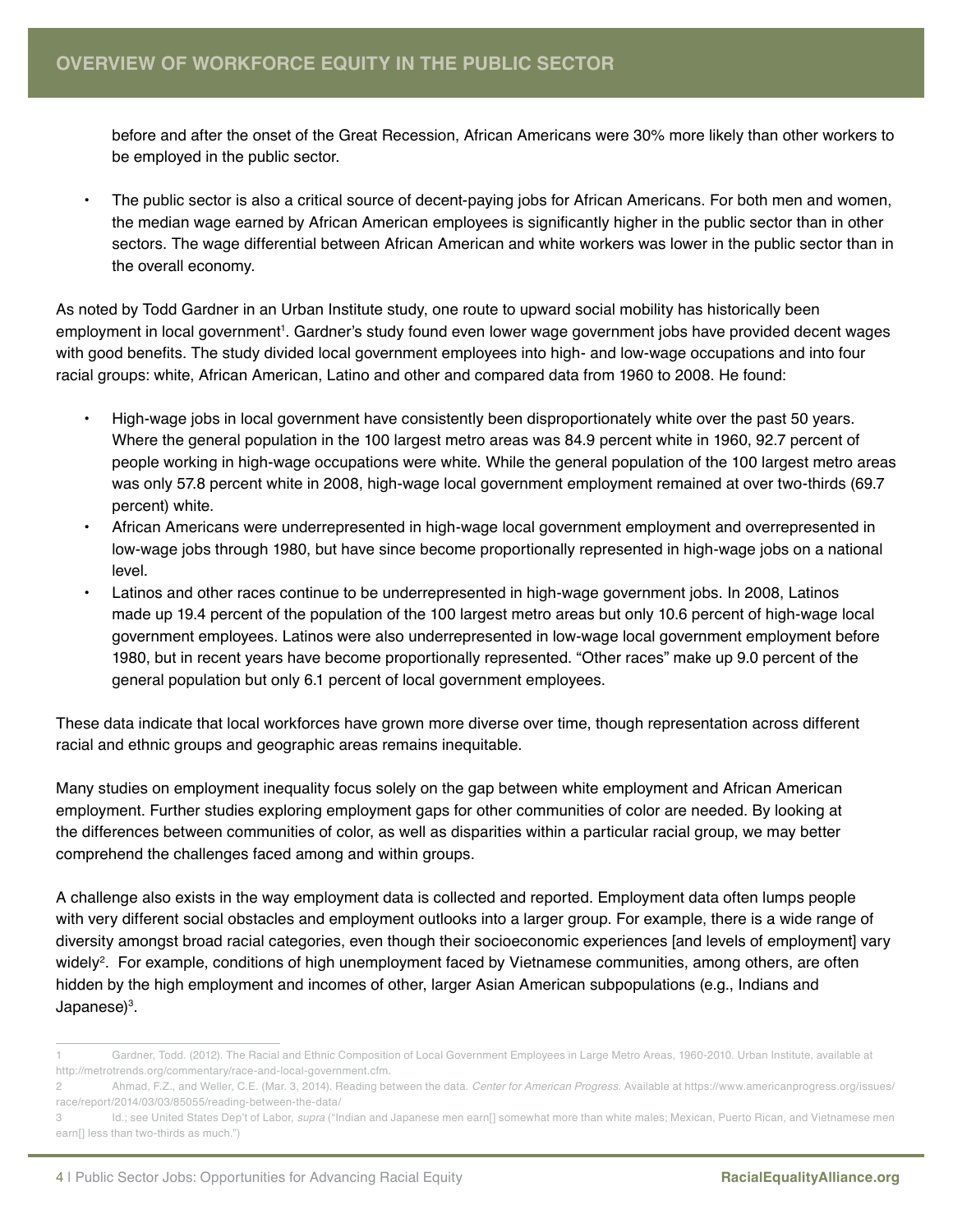espite progress towards workforce equity in the public sector, barriers persist. These barriers include job<br>segregation and education, government job cutbacks, incarceration, discrimination, implicit biases, in-gro<br>favorit segregation and education, government job cutbacks, incarceration, discrimination, implicit biases, in-group favoritism and stereotype threat.

#### *Job Segregation and Education*

People of color as a whole continue to face disproportionately high unemployment rates. Although the overall unemployment rate has dropped steadily since October 2009, the gap between African American, Latino and white workers has remained consistent. In 2012, the African American unemployment rate was "higher than the national average unemployment rate during the Great Depression<sup>1</sup>."

Furthermore, employed people of color are consistently concentrated in low-wage occupations.<sup>2</sup> Into 2015, African Americans and Latinos lag behind whites for higher-paying jobs at the largest rates in about a decade<sup>3</sup>. African Americans and Latinos with four-year degrees fare relatively worse. African Americans with a Bachelor's degree still earn only about 78 percent of the salary of similarly educated whites<sup>4</sup>. Latinos with a Bachelor's degree earn roughly 75 percent of whites' salary<sup>s</sup>. The wage earnings for African American and Latina women have dropped below 1998 averages when women earned only 65 and 55 percent, respectively, of the earnings of white men<sup>6</sup>. Today, African American women and Latinas earn only 62 cents and 54 cents, respectively, for every dollar earned by white men, compared to 77 cents for white women<sup>7</sup>.

A dominant driver of the wage differential is job segregation. Men and women of each racial group are clustered in the lowest paying job classifications, while white men are concentrated in the highest paying job classifications. A study of gender pay inequity within the city of Seattle government work force also examined wage differentials by race and found that white men were most likely to be in the highest paying jobs, followed by white women and men of color, with women of color clustered in the lowest paying classifications. <sup>8</sup>

Other inequities, such as those in the education and immigrations systems, also have a great impact on wages. For example, an educational system that fails to graduate a disproportionate percentage of African American, Latino, Native American and some Asian-Pacific Islander communities means entering the job market with fewer advantages. The lack of early work experience in turn undermines their access to employment and limits their wage growth potential over over time.9 For example, a wage gap between white communities and immigrant communities of color also exists.10 Wage differences between whites and Latinos indicate an unwillingness to employ those with lower educational attainment, lower English language ability and who are less networked.<sup>11</sup>

8 The Equity in Pay Task Force. Gender Equity in Pay at The City of Seattle. Available at http://murray.seattle.gov/wp-content/uploads/2014/04/Gender-Equity-In-Pay-Task-Force-Report.pdf

<sup>1</sup> Adamu at p.6.

<sup>2</sup> Id. at 8 ("This rise in low-wage occupations was coupled with a 7.3 percent decrease in mid-wage occupations in 2012.")

<sup>3</sup> Yen, Hope (2009). Racial Disparities Remain in Higher Paying U.S. Jobs. *The Associated Press*, available at http://www.memphisdailynews.com/news/2009/ apr/28/racial-disparities-remain-in-higherpaying-us-jobs//print.

<sup>4</sup> Id.

<sup>5</sup> Id.

<sup>6</sup> U.S. Dept. of Labor, *supr*a.

<sup>7</sup> National Women's Law Center. (2012). Calculations from U.S. Census Bureau, Current Population Survey, 2011 Annual Social and Economic Supplement Table PINC-05: Work Experience in 2010—People 15 Years Old and Over by Total Money Earnings 2010, Age Race, Hispanic Origin, and Sex. Available at http://www. census.gov/hhes/www/cpstables/032011/perinc/toc.htm.

<sup>9</sup> United States Dep't. of Labor, *supra.*.

<sup>10</sup> Id.

<sup>11</sup> Id.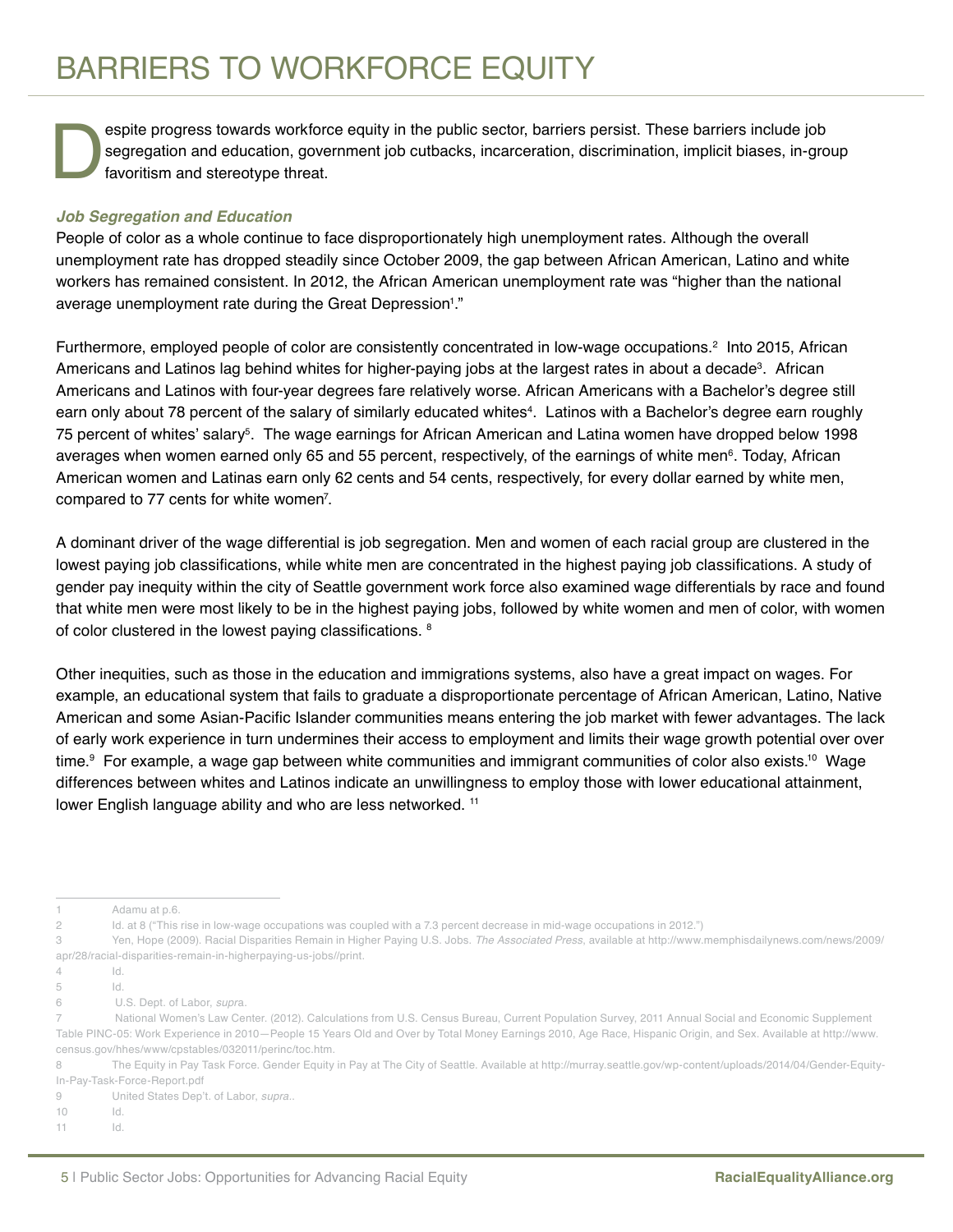#### *Government Cutbacks*

The recent economic downturn and the trends of recovery have also had racial implications. According to Roderick Harrison, a demographer at the Joint Center for Political and Economic Studies, "The lesson of most economic downturns is minorities are the last hired, first fired. They lose jobs more quickly, and they will be the last to recover." <sup>1</sup>

In an economic downturn, government jobs in which people of color are most likely to be employed are often the first to be cut. During the recent recession, between 2007 and 2011, "state and local governments shed about 765,000 jobs." 2African-American employees comprised almost 20 percent of the overall decline.3 In addition, although Latinos saw increases in public sector employment during the recession, they have continued to earn lower wages relative to other groups. Since the start of the recession, the real median wage of Latino employees in state and local public-sector jobs declined by 5.2 percent, compared with a decline of 1.9 percent for African Americans, 0.7 percent for whites, and 2.2 percent for all other races.4 "

Additionally, economic recovery is often slow to reach the public sector. Job growth since the recession has been concentrated in the private sector, while the public sector has continued to lose jobs.5 African-Americans are strongly represented in the public sector, lack of economic growth coupled with continued public sector job losses has meant that African American employment and wages have continued to decline.

#### *Incarceration*

A system of mass incarceration that disproportionately targets African Americans and Latinos also contributes to the unequal employment rate and wage disparities. Most job applications still require that individuals provide their criminal background information, dramatically reducing the likelihood that they are considered for jobs if they have a criminal record. 6 Additionally, "[t]o the extent that incarceration undermines social networks, ex-inmates will have limited access to apprenticeships and careers in [] the public sector."7

Moreover, formerly incarcerated people have little wage growth potential. Analyses and survey data find that youth detained in correctional facilities before age 20 have higher unemployment rates and receive lower wages a decade or more after incarceration.<sup>8</sup>

#### *Discrimination*

Although race-based discrimination has been illegal for half a century, workers have continued to file job discrimination complaints, with allegations of race discrimination making up the greatest portion.9 Discrimination limits access to employment and advancement for people of color.

The persistence of conscious racial stereotypes and discrimination plays a role in the exclusion and underrepresentation of peole of color from desirable jobs. Discrimination includes two components: 1)disparate treatment, or an intentional decision to treat people differently based on their race or other protected characteristics, and 2)disparate impact, or practices that have a disproportionate adverse impact on persons in a protected class. Extensive information on the enforcement of antidiscrimination laws is available from the Equal Employment and Opportunity Commission and local civil rights enforcement

8 Id. at p.527.

<sup>1</sup> Yen, *supra*.

<sup>2</sup> Cooper, D. et al., *supra* p.2..

<sup>3</sup> Id. p.13. 4 Id. p.14-15.

<sup>5</sup> Id. p.15.

<sup>6</sup> Adamu p.11.

<sup>7</sup> Western, Bruce (Aug. 2002). Impact of Incarceration on Wage Mobility and Equality. *American Sociological Review*, Vol. 67, ap.526-546,528.

<sup>9</sup> Yen, *supra*.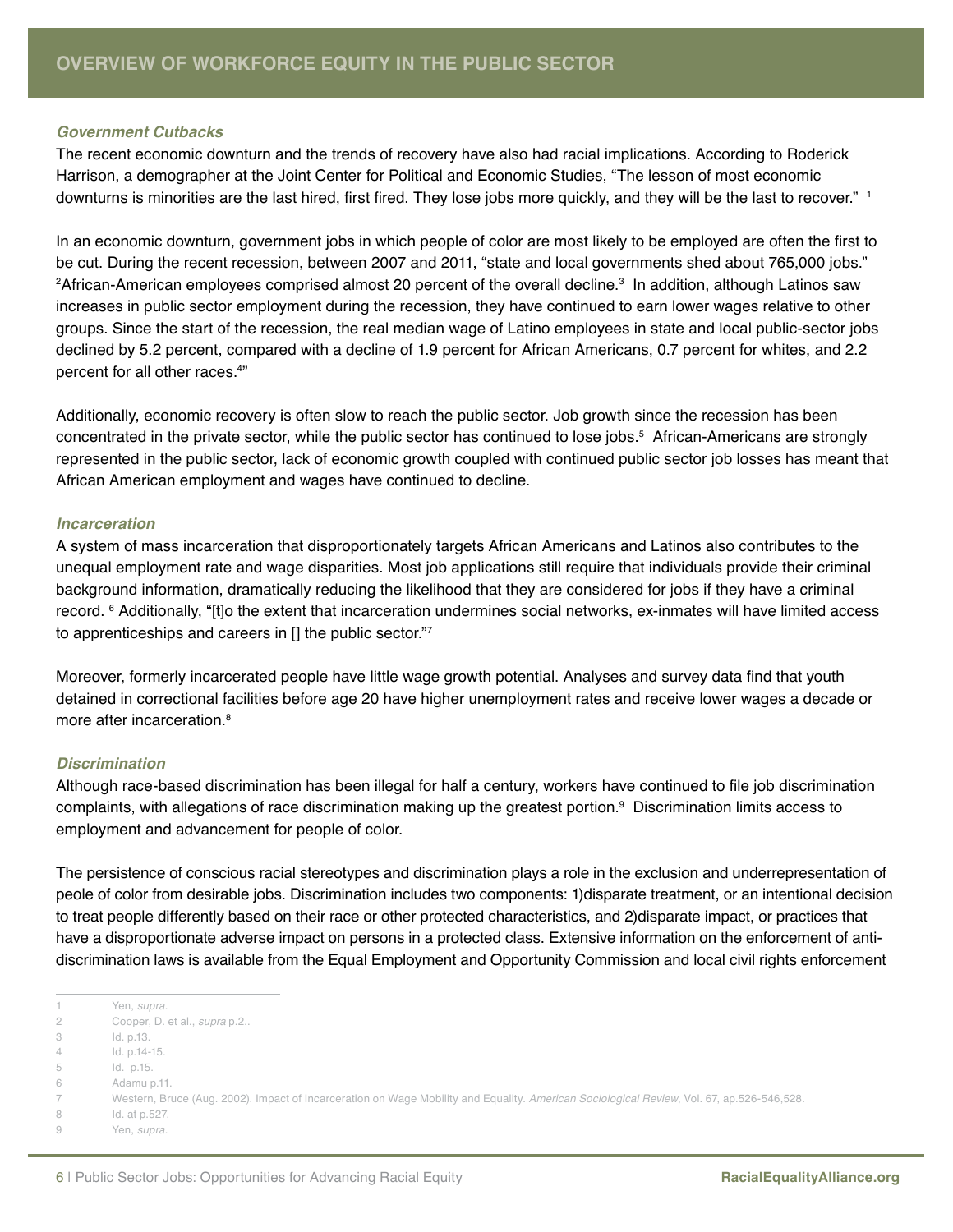agencies. For local jurisdictions working to advance workforce equity, a rigorous enforcement of anti-discrimination law within one's own workplace is a necessity.

#### *Implicit Bias*

In addition to explicit discrimination, implicit bias operates at the unconscious level, and plays out in the workforce. Implicit bias refers to the automatic association of stereotypes or attitudes about particular groups. A large body of research suggests that by virtue of living in a racialized society, implicit bias impacts both individual judgment and institutionalized polices and practices<sup>ı</sup>. Field studies demonstrate that African American and Latino job applicants are significantly less likely to receive callbacks than are equally qualified white applicants<sup>2</sup>. In one study, Harvard researchers found that resumes with "white sounding" names were 50 percent more likely to elicit interviews than equivalent resumes with "black-sounding" names<sup>3</sup>. Similarly, stereotypes associating African Americans, and to some degree Latinos, with violence and criminality also make many employers unwilling to hire applicants from these communities $^{\text{4}}$ .

Implicit bias also impacts overall workplace culture and operations, including personnel and hiring processes. Focusing on implicit biases, both as individuals and as institutions, can provide the opportunity to implement tools and strategies for reducing their impact. As described in "Addressing Implicit Bias, Racial Anxiety and Stereotype Threat in Education and Health Care," research has shown that institutions can establish practices to reduce the impact of implicit bias in decision-making. Jerry Kang and a group of researchers developed the following list of interventions that have been found to be constructive $5$ :

- Doubt objectivity Presuming objectivity actually tends to increase the role of implicit bias. Educating people about unconscious thought processes can lead people to be skeptical of their own objectivity and better able to guard against biased evaluations.
- Increase motivation to be fair Internal motivations that are based on a shared value of fairness, rather than fear of external judgments, tends to decrease biased actions.
- Improve conditions of decision-making Implicit biases are a function of automaticity (what Daniel Kahneman refers to as "thinking fast"<sup>6</sup>). "Thinking slow" by engaging in mindful, deliberate processing decreased activation of implicit biases and influencing behaviors.
- Count Implicitly biased behavior is best detected by using data to determine whether patterns of behavior are leading to racially disparate outcomes. Based on analysis of data, it is possible to consider whether the outcomes are linked to bias.

#### *In-Group Favoritism*

In-group favoritism is the propensity to automatically favor others like us – to trust them, prefer them, give them the benefit of the doubt, etc. In-group favoritism results in greater access to jobs and promotions for people similar to those of the in-group. Jobs are often filled through the recommendations of current workers, and current workers are less likely

<sup>1</sup> Staats, Cheryl and Patton, Charles. (2013). State of the Science, Implicit Bias Review 2013. Kirwani Institute. Available at http://kirwaninstitute.osu.edu/docs/ SOTS-Implicit\_Bias.pdf.

<sup>2</sup> Pager, D., Western, B, & Bonokowski, B. (2009). Discrimination in a low-wage labor market: A field experiment. *American Sociological Review*, Vol. 74, 777- 779.

<sup>3</sup> Bertrand. M & Mullainathan, S. (July 2003). Are Emily and Greg More Employable than Lakisha and Jamal? A Field Experiment on Labor Market Discrimination. The National Bureau of Economic Research; Available at http://www.nber.org/papers/w9873. See also: Cotton, J., O'Neill, B., & Griffin, A. (2008). The "name game": affective and hiring reactions to first names. Journal of Managerial Psychology, 23(1). And:Keene, Douglas (May 22, 2013). "Ethnic-Sounding First Names" and Getting the Job. Available at: http://keenetrial.com/blog/2013/05/22/ethnic-sounding-first-names-and-getting-the-job/.

<sup>4</sup> United States Dep't of Labor, *supra*.

<sup>5</sup> Godsil, R., Tropp, L., Goff, P., and powell, j. (2014). Addressing Implicit Bias, Racial Anxiety and Stereotype Threat in Education and Health Care. Available at http://perception.org/app/uploads/2014/11/Science-of-Equality.pdf .

<sup>6</sup> Kahneman, Daniel, "Thinking, Fast and Slow" (2013); Farrar, Straus and Giroux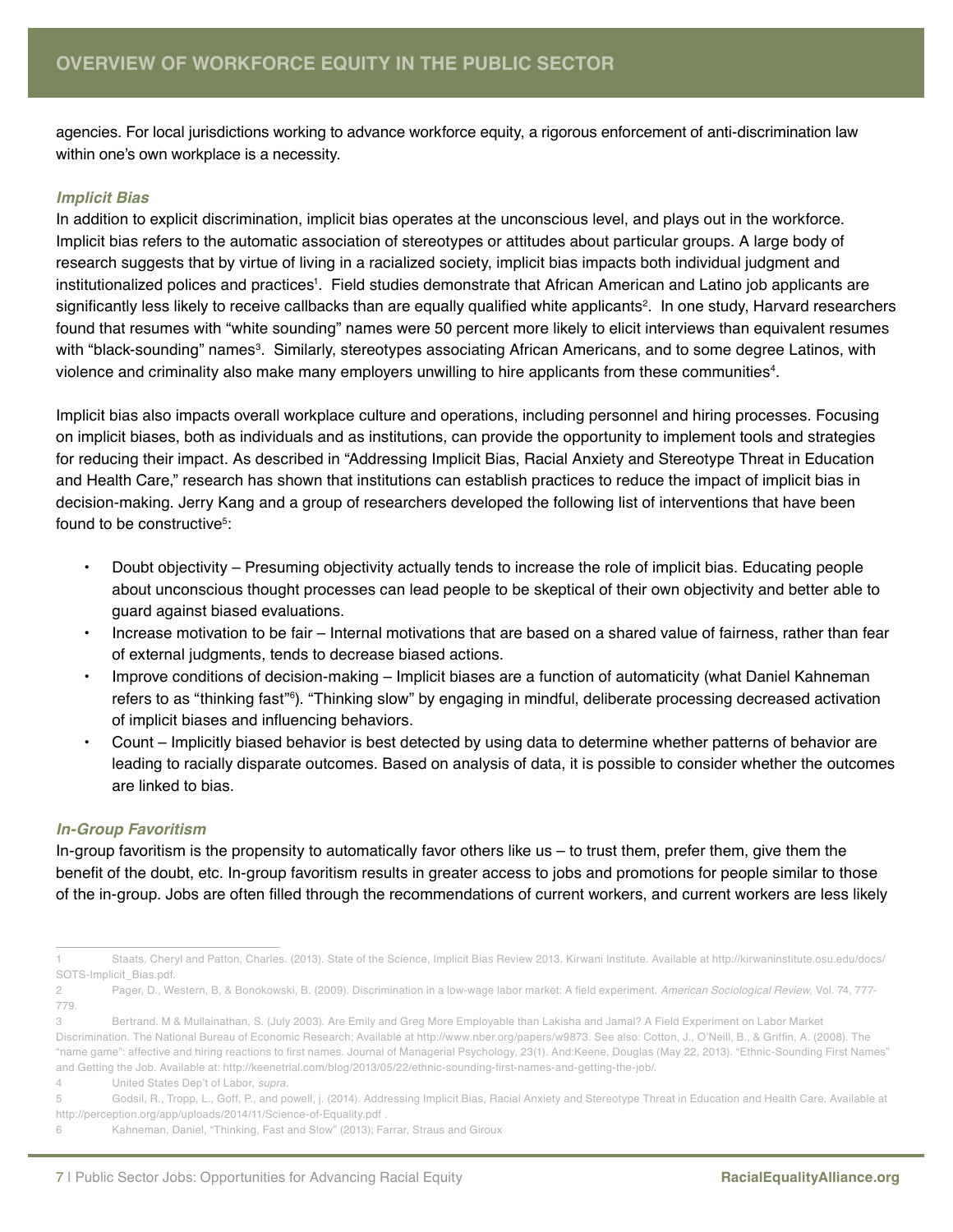to recommend members of out-groups. When current work places or job classifications are disproportionately white, this can lead to the continued exclusion and/or underrepresentation of people of color in the workplace.

According to a theoretical review published in American Psychologist by University of Washington psychologist Tony Greenwald and Thomas Pettigrew of the University of California, Santa Cruz, most discrimination in the U.S. is not caused by intention to harm people different from us, but by favoritism directed at helping people similar to us. 1

Greenwald and Pettigrew reviewed experiments and survey methods from published scientific research on discrimination over the last five decades. They found that the type of discrimination observed in those studies generally included helping someone rather than harming someone. One common example was distribution of information about jobs and job references to people in ones own network. While these behaviors are not typically associated with causing direct disadvantage to anyone, they are nevertheless likely to be significant and result in hiring of more employees that replicate the current workforce's in-group characteristics.

#### *Stereotype Threat*

Stereotype threat occurs when a person is concerned about confirming a negative stereotype about a certain identity group to which they belong. <sup>2</sup> Stereotype threat affects all of us and depends upon the prevailing stereotypes in a given context. Even whites can experience stereotype threat when concerned that they may be perceived as racist. Stereotype threat can have harmful impacts in the workplace. Negative stereotypes can cause an employee's attention to be split between the activity at hand and concerns about being seen stereotypically. Stereotype threat diverts cognitive resources that could otherwise be used to maximize job performance.

Much of the research about stereotype threat has been focused in the context of academic capacity and performance, but is relevant to workplace cultures as well $3$ :

- *• Social belonging*  Whether one feels as if they belong or included, has a dramatic influence on their success.
- *• Wise criticism* Giving feedback that communicates both high expectations and confidence that an individual can meet those expectations minimizes uncertainty about whether criticism is a result of racial bias or favor. If the feedback is merely critical, it may be the product of bias. If feedback is merely positive, it may be the product of racial condescension.
- *• Behavioral scripts* Setting forth clear norms of behavior can prevent stereotype threat from being triggered.
- *• Growth mindset*  – Abilities, including the ability to be racially sensitive, are learnable rather than fixed. Commitment to a growth mindset is useful in the stereotype threat context because it can prevent any particular performance from serving as "stereotype confirming evidence."
- *•* Value-affirmation Encouragement of values and reasons for engaging in a task helps maintain or increase resilience in the face of threat.
- *• Remove triggers of stereotype threat on standardized tests* Removing questions about race or gender before a test, and moving them to after a test, has been shown to decrease threat and increase test scores for members of groups who are stereotyped as performing poorly.

<sup>1</sup> Greenwald, Anothony G. and Pettigrew, Thomas. (Oct. 2014). With malice toward none and charity for some: Ingroup favoritism enables discrimination. *American Psychologist*, Vol 69(7), pp. 669-684. Available at http://dx.doi.org/10.1037/a0036056.

<sup>2</sup> Godsil. at p.14.

<sup>3</sup> Id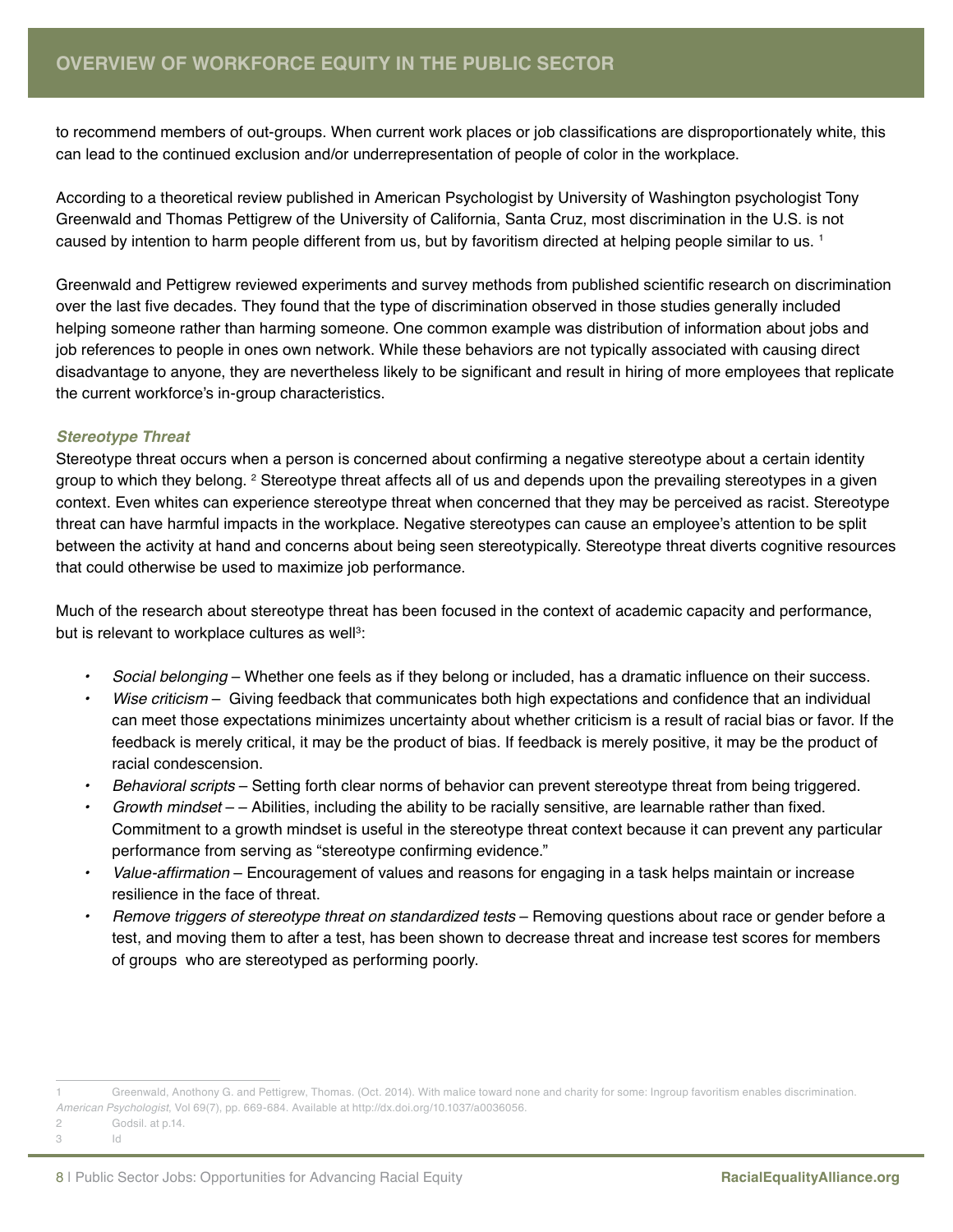# STEPS TO ADVANCING WORKFORCE EQUITY IN PUBLIC SECTOR JOBS:

overnment jurisdictions have made progress over the past five decades when it comes to racial equity in the workforce. However, significant work remains. To achieve our goal of a public sector workforce that reflects the d workforce. However, significant work remains. To achieve our goal of a public sector workforce that reflects the diversity of the communities we serve, a comprehensive strategy with rigorous focus on implementation and workplace:

**1. Analyze data** – Conduct rigorous analysis to obtain a better understanding of data so that strategies can be developed to target specific challenges. Supplement the quantitative data analysis with qualitative analysis to more fully understand work place culture challenges.

Careful research, including detailed data analysis and qualitative research, leads to an accurate understanding of the barriers to workforce equity. Solely examining overall gross numbers using large groupings of job classifications and racial groups will be of limited use.

Jurisdictions have historically used federally required EEO reports to assess workforce equity. Unfortunately, because these reports group together a wide range of different job titles, they often obscure areas where actions are warranted. In addition, these reports use an "availability" number based on the number of employees with similar wages, job duties and responsibilities to assess gaps as opposed to the actual racial representation of the working age population. Because the availability of the labor pool reflects current inequities and intergenerational systemic biases, it usually does not afford sufficient detail for development of meaningful strategies and goals. Conducting a focused analysis will allow development of more fine-tuned and specific strategies.

Governmental jurisdictions should analyze work force data to answer these questions:

- Are there some classifications where employees do not represent the community at large? Many jurisdictions have found that while overall public sector numbers have improved, there is a lack of racial representation in certain classifications, such as police officers, fire fighters, engineers, information technology and management. Having one-size-fits-all strategies for recruitment are less useful than developing specific strategies designed to address the unique barriers of a given job classification.
- Are people of color clustered in lower-wage classifications, having successfully entered the public sector but held back from upward mobility? Creating pathways for existing employees to move up will help retain talent and enable a work place culture where equity is operationalized.
- For civil service exempt classifications, are there wage differentials by race and gender? If so, analyze data and policies to determine why and to make sure bias is not a driver.

In addition, it is important to identify any work place culture challenges that cannot be identified by simple data analysis. A positive work place culture that clearly conveys the importance of workplace equity is vital for ensuring employee retention. Conducting focus groups and/or employee surveys' will help to identify any challenges to address.

See the City of Seattle Race and Social Justice Employee Survey as an example.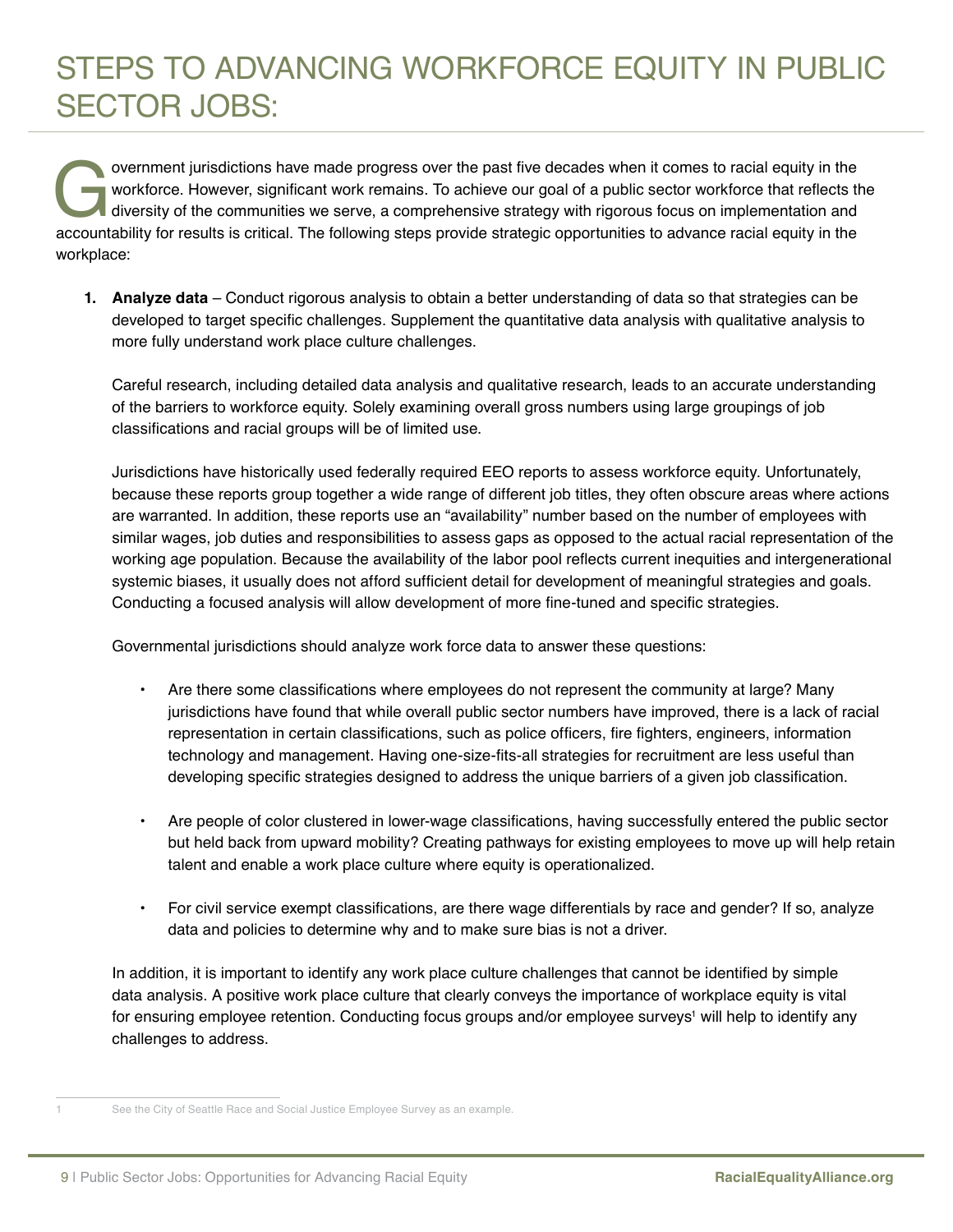**2. Support, engage and organize others** – Engage hiring managers and others who develop job descriptions, set minimum qualifications, review resumes, conduct interviews and make hiring decisions in developing and implementing workforce equity strategies. Workforce equity is not just a conceptual value, but is also a concrete goal that will only be achieved when operationalized via concrete strategies. Participation in workshops and creating infrastructure, such as a workforce equity team, can provide support for skill development and effective implementation of institutional changes to advance racial equity.

In a review of various approaches to increasing workforce diversity, Kim et al grouped diversity training in the category of "progressive programs that have failed to increase workforce diversity". The diversity trainings reviewed by Kim et al were noted as ineffective because they resulted in resistance from participants rather than encouraging buy-in to the goal of workplace diversity'. Kim et al went on to describe programs that were effective at increasing workforce diversity, and included diversity task forces that "engage managers from across the firm in seeking solutions to stubborn problems of recruitment, retention, and promotion."

Workforce equity teams should ensure a shared understanding of racial equity terminology. They should start from a place of shared values, then provide operational skills and strategies such as the following:

- Workshops Building a common understanding of the collective benefits of racial equity, along with an understanding of illegal discrimination, implicit bias and explicit bias, and individual, institutional and structural racism will allow all staff, in particular hiring managers and human resources, to develop effective workforce equity strategies. Simple awareness of implicit bias can sometimes exacerbate it, so training must include the clear expectation that employees actively counter implicit bias in order to eliminate institutionalized racism.
- Human resource staff and hiring managers can work together on development and implementation of strategies such as:
	- 1. Focus job descriptions on the traits and skills required for a job.<sup>2</sup> Resume review and interviews should hone in on those traits and skills. Job descriptions can also include specific skills that will help to promote racial equity, such as "Experience using a Racial Equity Tool in the development of policy," "Experience conducting outreach and engagement with racially diverse groups" or "Ability to speak a second language."
	- 2. Integrate racial equity into job descriptions and use interview questions to help assess a candidate's understanding of the opportunities to advance racial equity. Sample questions that jurisdictions have found helpful include:<sup>3</sup>
		- How do you see yourself contributing to our work on advancing racial equity? (Listen to see if the candidate has past experiences that will add to or enhance the jurisdiction's efforts.)

<sup>1</sup> S.Kim,, A Kalev, and F Dobbin. 2012. "Progressive Corporations at Work: The Case of Diversity Programs". *Review of Law and Social Change*. 36(2):171-213. 2 Multnomah County produced an excellent resource guide for hiring managers, "Minimum Qualifications: Best Practices in Recruitment and Selection" that

includes useful approaches to removing barriers.

<sup>3</sup> Modified from http://www.saintpaulfoundation.org/\_asset/rbvgqv/hiring\_guide.pdf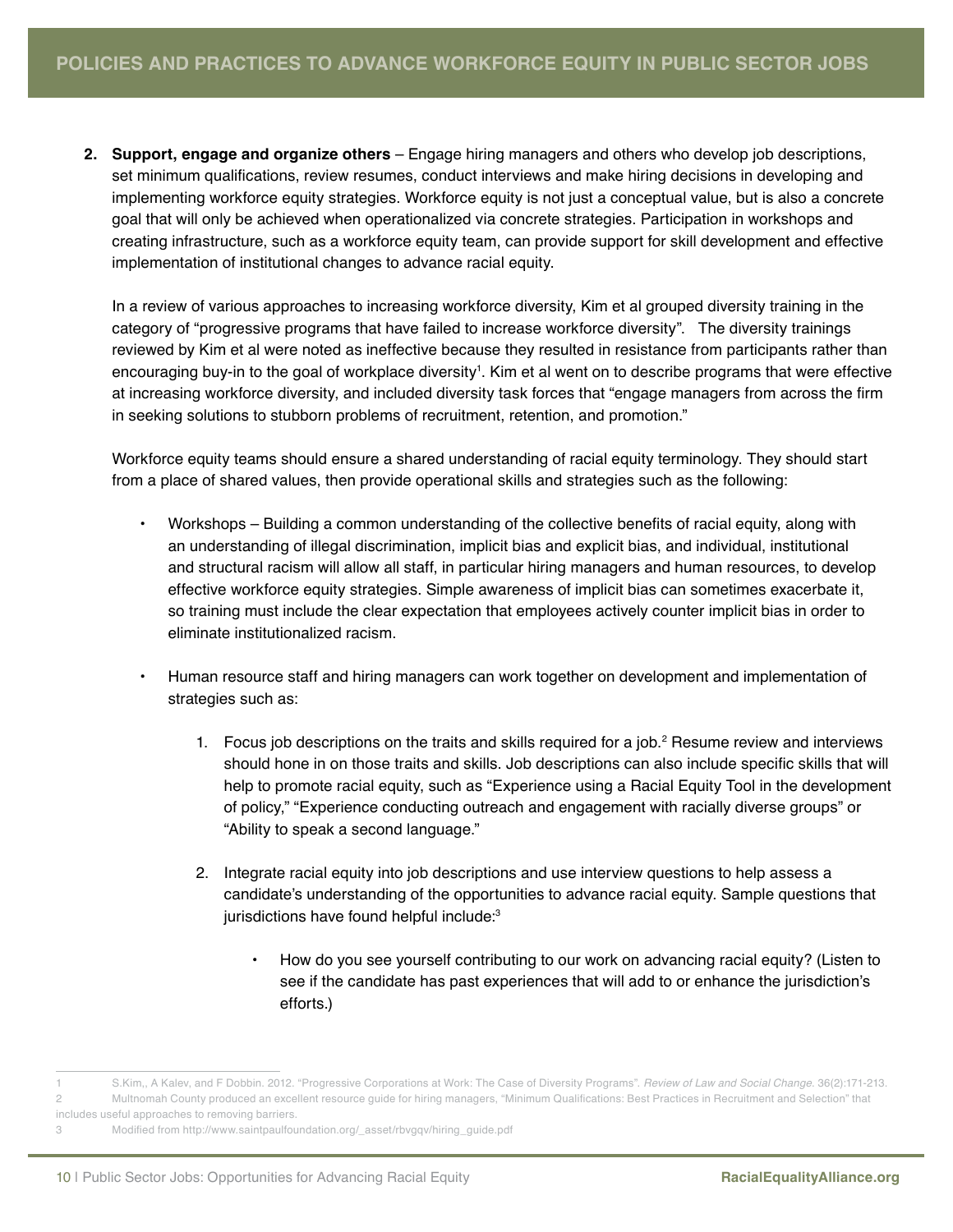- Please describe a situation in which you worked on a project with people who were from backgrounds other than your own. What was challenging for you in this work? What did you do to make your work together successful? (Listen to see if the candidate has reflected on the opportunities and challenges of creating inclusive workplace cultures.)
- Please provide examples of ways in which you have worked to eliminate institutional racism in previous jobs. (Listen to see if the candidate has a clear understanding of institutionalized racism and has relevant experience combating institutionalized racism.)
- 3. Have a deliberative hiring process. Hiring processes that do not thoughtfully integrate racial equity throughout the process can lead to decisions that are more prone to correlate with stereotypes.
- 4. Analyze hiring processes and data to determine if there are particular points in processes where there is a greater attrition rate for people of color. If there are, analyze the causes and develop appropriate strategies for retention.
- **3. Use racial equity tools** Use a Racial Equity Tool<sup>1</sup> to analyze personnel policies and practices for implicit bias and institutional racism. Based on the analysis, take proactive steps to eliminate implicit bias and institutional racism.

Personnel policies and practices are largely facially race-neutral, but often inadvertently perpetuate racial inequities. For example:

- Minimum qualifications that emphasize educational requirements over experience will inadvertently perpetuate racial inequities since a larger percent of white people have more education. A careful analysis of job requirements to ensure the educational requirements are appropriate for the job, and for some classifications, allowing experience to substitute for formal education, will prevent the perpetuation of that inequity. Multnomah County has developed a helpful tool for conducting this type of analysis – "Minimum Qualifications: Best Practices in Recruitment and Selection."
- Use of criminal background checks can also inadvertently perpetuate racial inequities due to disproportionality in the criminal justice system.2 Many jurisdictions have changed their own policies around use of criminal background checks in hiring processes to ensure that they are only used in situations where there is a connection between the specific criminal charge and the employment position. The National Employment Law Project has identified Best Practices for Fair Chance Policies that are helpful to use.
- Exclusively on-line application processes are complicated, as they offer both ways to advance and hinder equitable hiring.
	- Hiring processes with at least the initial stages conducted electronically can be advantageous in that decision makers are less likely to be influenced by race early in the process. African

<sup>1</sup> For example, the City of Seattle Racial Equity Toolkit has been used to analyze and revise personnel policies and practices.

<sup>2</sup> National Employment Law Project (2012). "Top Ten Best Practices for Fair Chance Policies. Available at: http://nelp.3cdn.net/6596c5821da18fcfe7\_4qm6vg52s.

pdf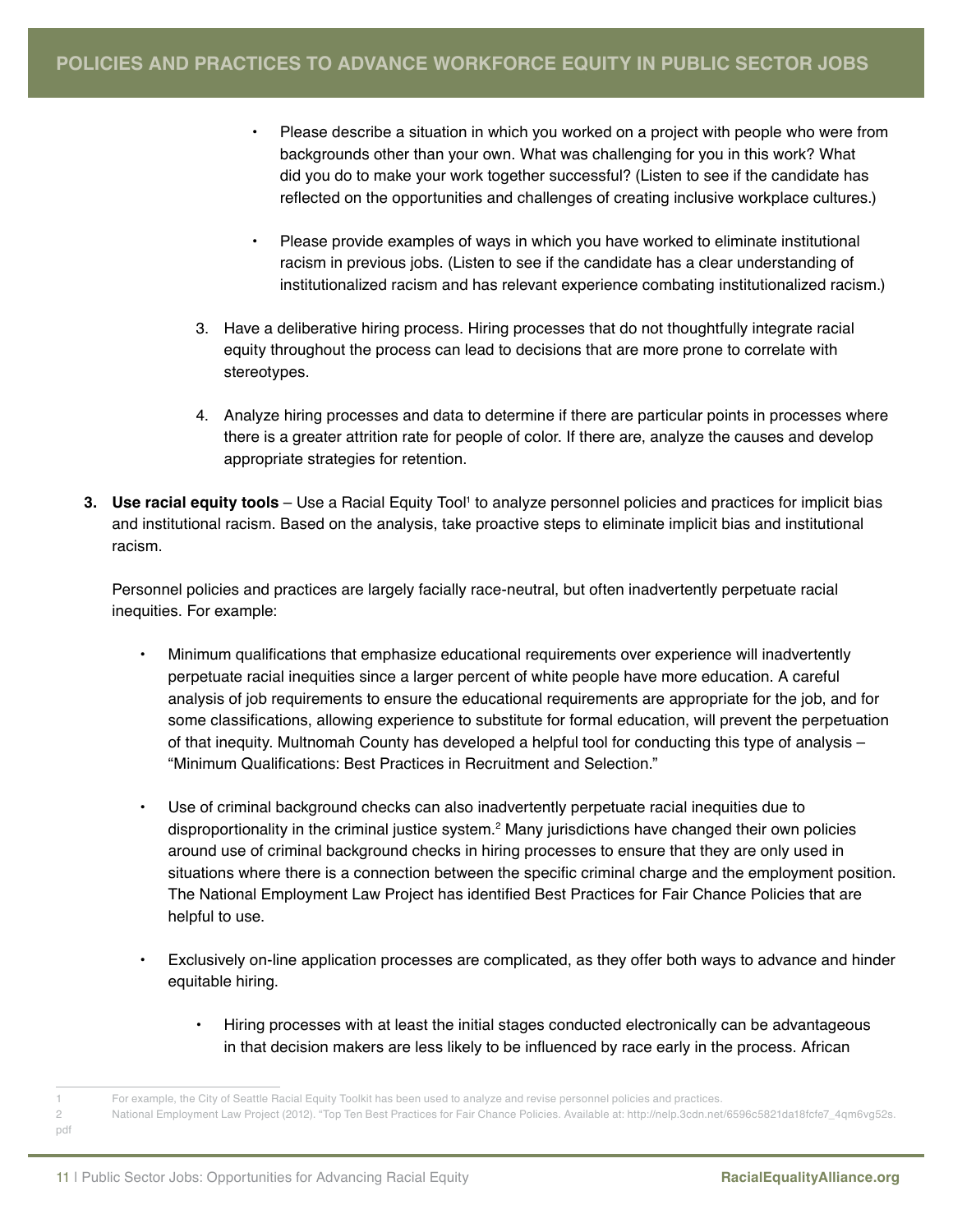American employment in the federal government began climbing in the early 1940s after the Civil Service Commission stopped requiring applicants to attach pictures to their applications. In the private sector, a consent decree in a race and sex discrimination case against Home Depot allowed people to apply for jobs in kiosks in the stores so that decisions makers would not be influenced by applicants' race, at least in the early part of the process.

• On the other hand, on-line application processes can also limit the accessibility of jobs for potential applicants who do not have ready access to a computer, a higher percent of whom are people of color. Offering multiple means by which applicants can apply for jobs can help increase access. Some jurisdictions that use an exclusively on-line system due to administrative efficiencies have trained local unemployment offices and library staff on the recruitment system , which helps the process be more accessible.

Jurisdictions that have conducted systemic reviews of their human resource policies and practices have effectively addressed these and other policies and practices that perpetuate inequities.

**4. Create a workplace culture where racial equity is both a value and is operationalized** – Creating a culture where racial equity and inclusion are valued, operationalized and rewarded will influence the overall success of racial equity within an organization.

An overall culture that values the benefits of racially diverse inclusion can increase innovation, retention and performance.' Racial equity as a value should be communicated routinely, and must also have "legs." That is, racial equity work should not just "talk the talk", but also "walk the talk."

Operationalizing racial equity means addressing implicit bias, ingroup preferences and stereotype threat via institutional policies and practices. Examples include:

- *• Normalizing conversations about race:* When jurisdictions have provided racial equity training for all employees, with a focus on operationalizing new strategies, discussions about race become routine along with clear norms of behavior. This can reduce racial anxiety and prevent stereotype threat from being triggered. It also makes changes to institutional policies and practices more likely.
- *• Performance evaluation:* Develop performance evaluation systems that support supervisors in providing feedback that communicates both high expectations and confidence that an individual can meet those expectations. As in academic settings, this has been shown to minimize uncertainty about whether criticism is a result of racial bias or favor. If the feedback is merely critical, it may be perceived as the product of bias; if feedback is merely positive, it may be perceived as the product of racial condescension.
- *• Remove triggers of stereotype threat on employment tests:* Remove any questions about an applicant's race or gender from before a test to after a test.
- **5. Initiate and implement pipe-line development programs** Support longer-term pipe-line development

<sup>1</sup> Kerby, S and Burns, C. (July 2012). A Diverse Workforce is Integral to a Strong Economy. Center for American Progress, Available at https://www. americanprogress.org/issues/labor/news/2012/07/12/11900/the-top-10-economic-facts-of-diversity-in-the-workplace/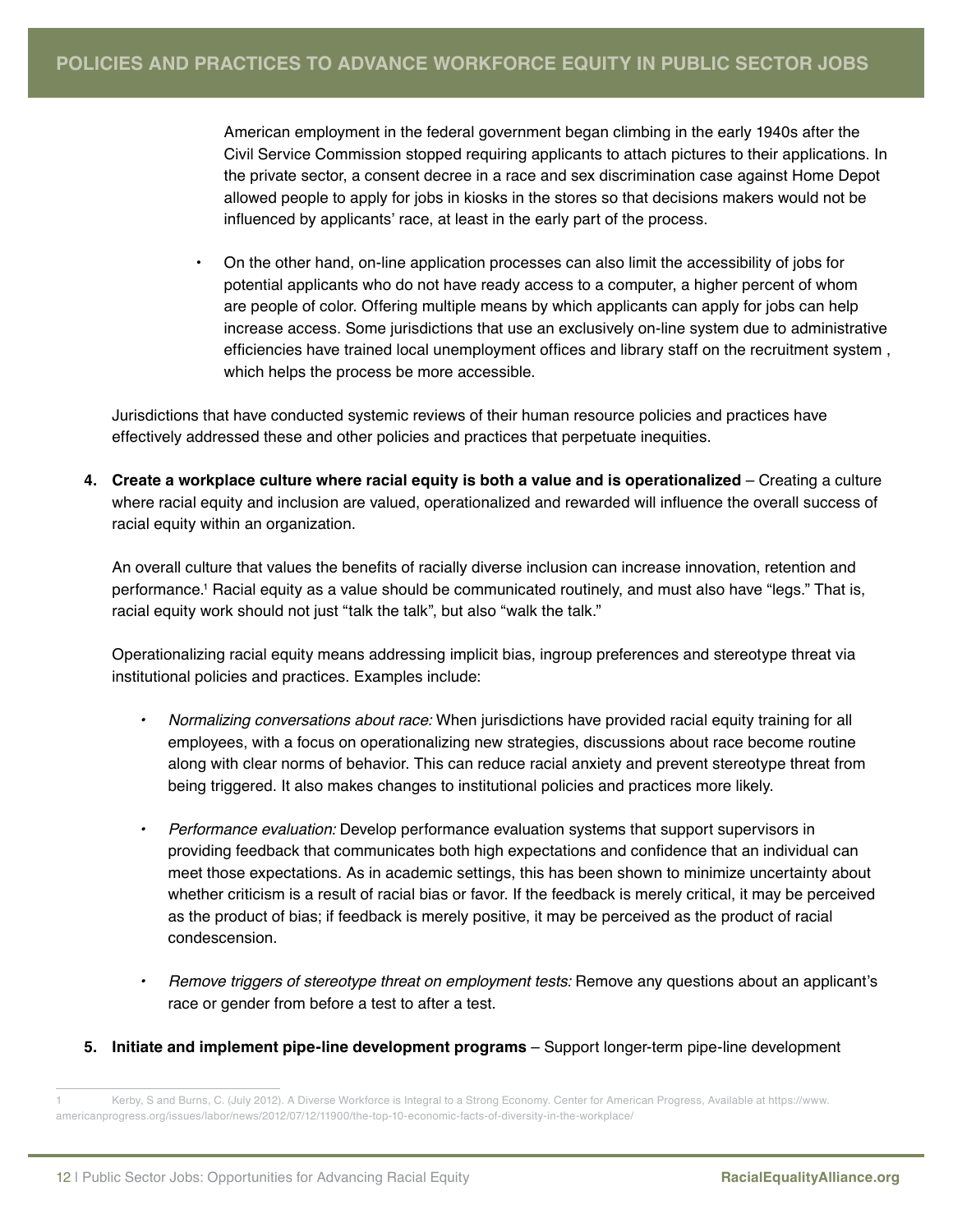programs to advance entry and promotion into higher paying job classifications, including upward mobility programs and collaborating with local high schools and higher education institutions to develop career pathways.

Longer-term strategies may be required in some areas where there is currently a large under-representation of people of color.

- Analyze upward mobility opportunities. Although the opportunity to enter into the public sector has increased for people of color, many times people of color remain clustered in lower paying entry-level positions. Having clear upward mobility tracks can help to ensure progression into higher paying jobs.
- Use youth employment programs, like Minneapolis's Urban Scholars program, to provide government career-focused experience for students from diverse racial and ethnic backgrounds.
- Analyze the reasons for lack of representation in order to understand its root causes. If the underlying drivers are not addressed, there is likelihood that even if recruitment is successful, retention may be a challenge. For instance, to recruit police officers of color, many jurisdictions will need to address the history of often-tense and hostile relationships between the police and communities of color. In addition to having an intentional recruitment program, such as the one developed by the Department of Justice Community Oriented Policing Services program<sup>1</sup>, it is critical that police departments also work to fundamentally shift their relationships with communities of color.
- **6. Set goals, track progress and focus on accountability** Set clear goals for improving workforce equity and track progress over time so that strategies can be modified, as needed, to effectively achieve meaningful results.

When it comes to workforce equity, governmental jurisdictions need to make sure that goals are laser-focused on achieving results and that operations are aligned with values.

Goals and measurement should take place on three levels:

- Quantitative measures that assess whether the work force reflects the diversity of the communities across the breadth (functions) and depth (hierarchy) of government.
- Qualitative measures that assess employee understanding of racial equity and actions to advance racial equity (see example City of Seattle Race and Social Justice employee survey conducted every two years).
- Process measures to track the use of a Racial Equity Tool in changing institutional policies and practices.

A clear plan of action must include specific goals, implementation strategies, and measures that will track progress towards achieving racial equity within the work force. Accountability for implementation of strategies and achieving results must be built into the plan.

<sup>1</sup> Tangel, W.A. & Morabito, A. (Mar. 2004). Minority Recruitment: A Working Model. *The Police Chief,* Vol. 71, No. 3. Available at http://www. policechiefmagazine.org/magazine/index.cfm?fuseaction=display\_arch&article\_id=254&issue\_id=32004.